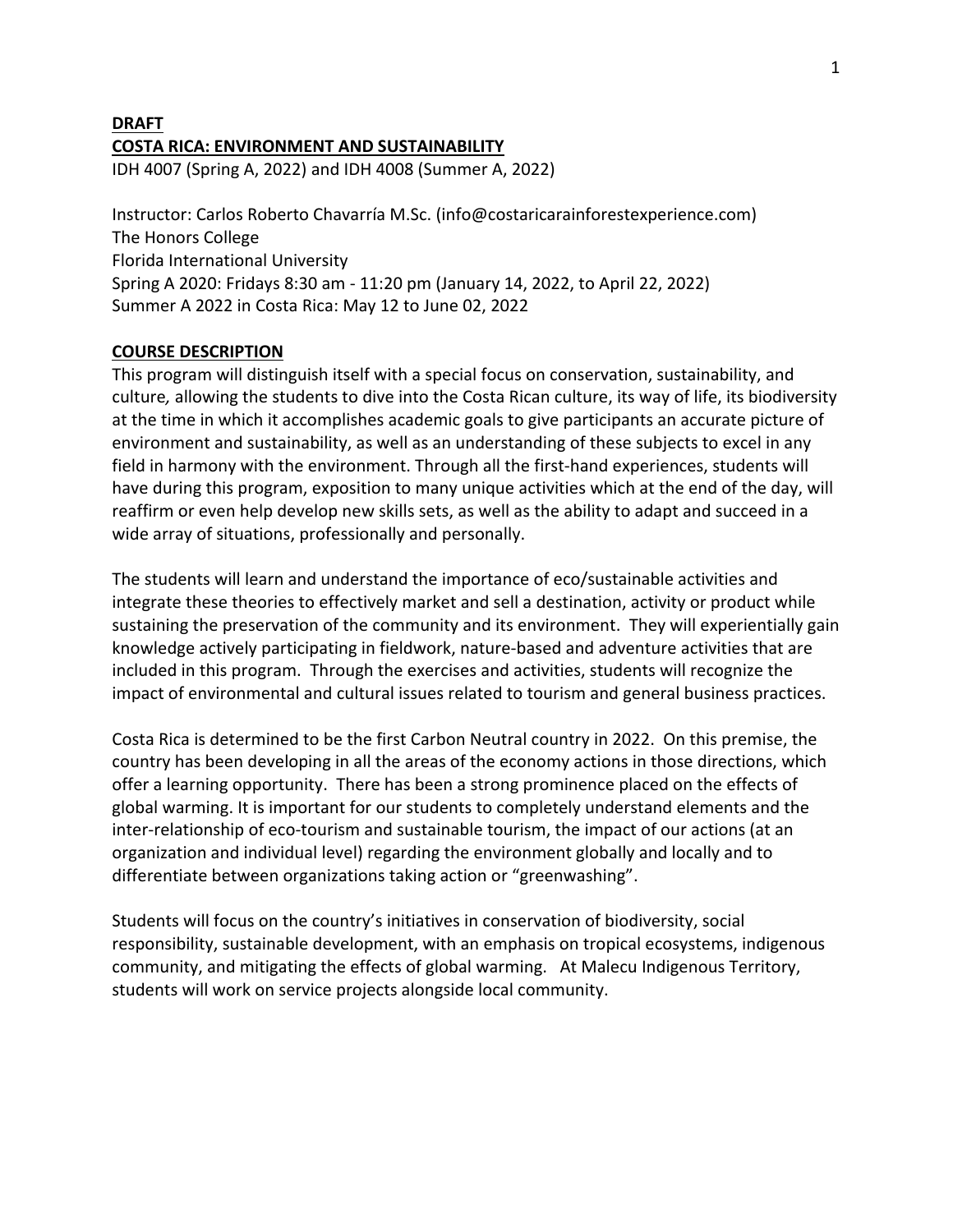#### **PROGRAM COST**

The estimated cost of \$1650 includes housing for the duration of the trip, local transportation, admission to required national parks, biological reserves, theaters and museums, adventure and educational tours, most meals, and mandatory international health insurance. The program cost does not include the \$500Honors College non-refundable fee, FIU instructional fee, airfare, meals, and personal expenses (including out-of-class transportation).

**IDH 4007**

## **STUDENT PROJECTS**

All students will conduct a research project which will be presented in the second part of the Spring Semester. All the projects should be focused on Costa Rica, but the general importance of the subjects you choose should include the impact on Latin American regional as well as global issues. The projects (and sharing them with the rest of the class) will be a springboard and preparation for our trip.

Each project will be presented to the class (20-minute presentations with additional time for discussion). Each project should generate a 1000-word paper and appropriate visual materials for the presentation. Please submit a copy of your slides (and other relevant material) electronically.

Suitable topics to consider will be explored both in class and during instructor office hours. Once the research methodology to investigate the topic has been established, we will decide on how each individual paper will be structured.

## **GRADES**

Attendance and Participation: 50%

Student Project Presentation: 50%

## **IDH 4008**

The most significant part of the assignment is your participation in and experience of the activities of the experience of travelling in Costa Rica.

**Journal:** Please keep a daily journal of your own experience in a diary notebook. You may include images (drawings/photographs). These diaries will serve as the basis for the evening sessions when all students will discuss the activities and how they will help you investigate the questions that the instructor will pose during the travels around Costa Rica.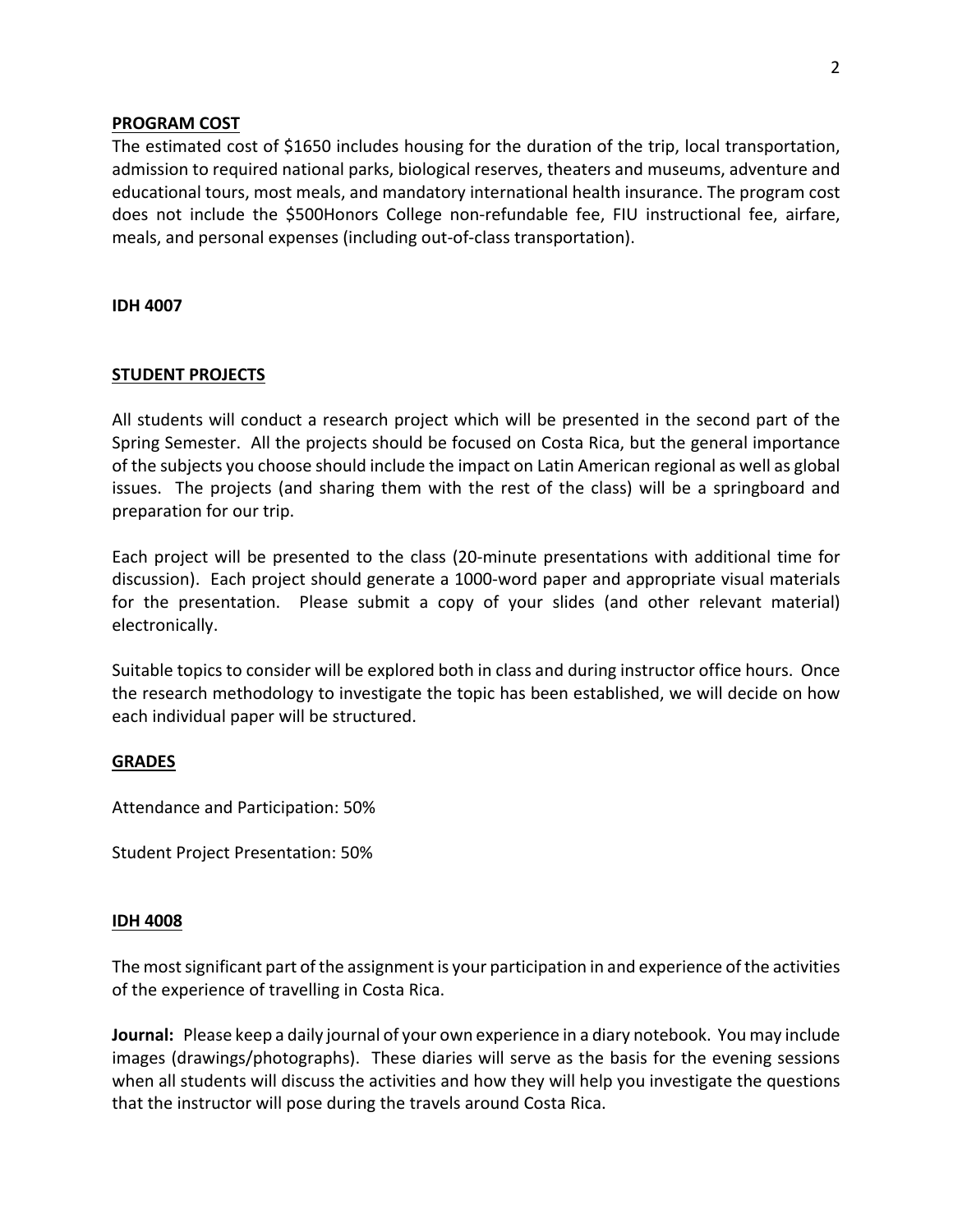**Writing assignment:** Each student will work on an Instagram publication, related with one of the visits during the Costa Rica program. The structure of the publication will be provided during IDH 4007.

**Cultural Ambassador/Citizenship evaluation:** We are not tourists and the purpose of study abroad programs is to learn about the country (in this case Costa Rica) and to be of service to local people working in sustainable tourism and agriculture. All of us must be aware of and show respect for local cultural norms of dress and behavior. No drinking of alcohol will be permitted.

**Communication and direction:** As the trip director, Carlos Roberto Chavarría, is the one who is responsible for making sure all Honors College and FIU guidelines and rules are followed. I am available 24/7 to help you. If any problems arise, I am the person that you should contact first.

**Required Travel Documents:** A current valid passport.

**Sponsors:** The Costa Rica Rainforest Experience. The organization prepare a program in Costa Rica, that include presentations from professionals, from different organizations and institutions, that we will visit. We will travel by bus from location to location.

**Local currency:** The unit of currency is the Colon and ATMs are available in every town we visit.

**Wireless Communication/Electricity:** Cell and internet service will be available in most locations. Electricity and outlet plugs are the same as in the US.

**Travel belongings:** You will be provided with a list of recommended clothing for informal settings, field work hiking and any service projects and the attire for when formally representing the Honors College. A field (waterproof) notebook/journal is required and binoculars and LED headlamps to observe wildlife are recommended.

## **GRADING POLICY**

**Spring** Class Participation: 50 points Declaration Project: 50 points

**Summer (Dynamic Session)** Participation in all activities: 50 points Daily journal: 25 points Reflective/Analytical term project (essay): 25 points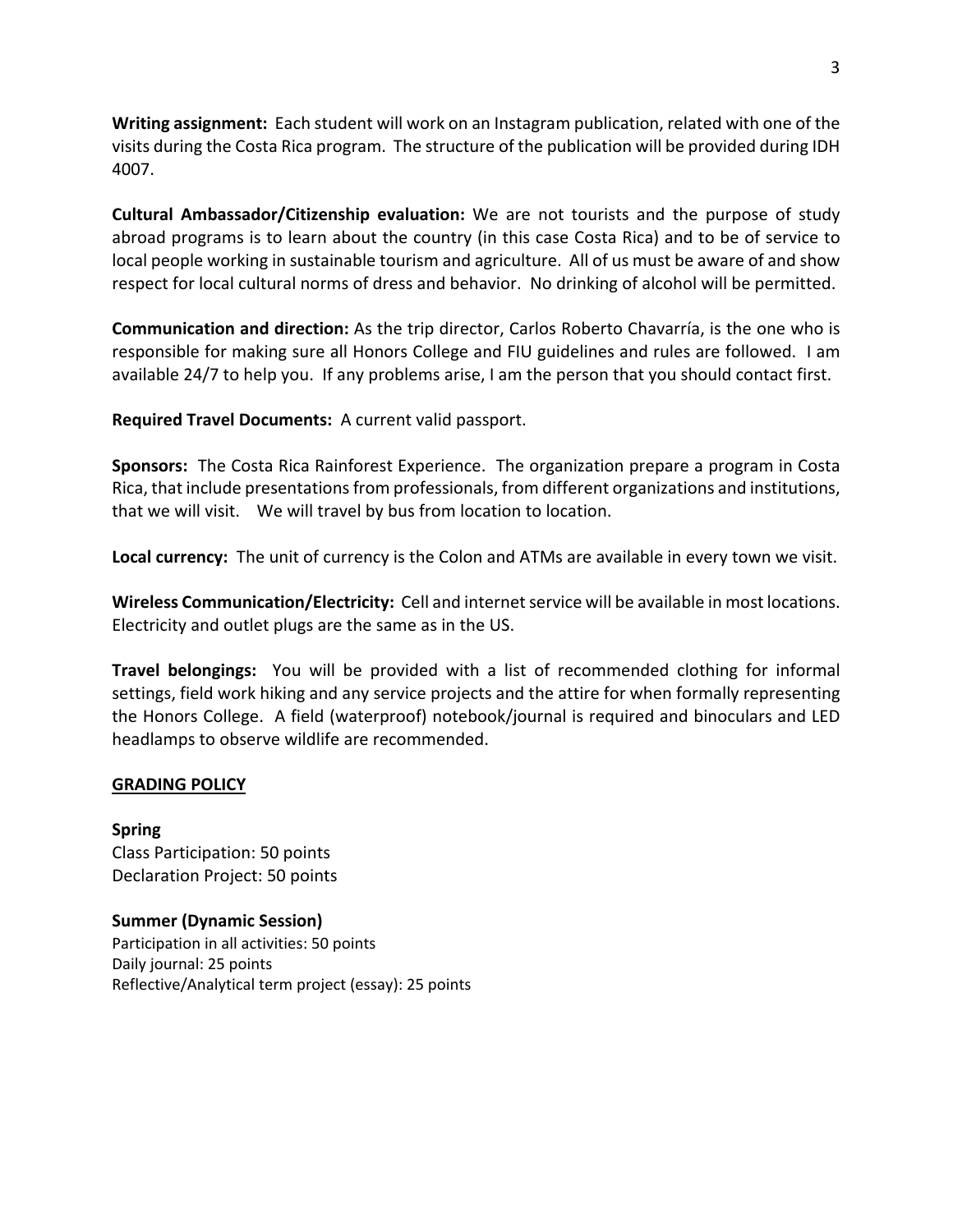#### **Final grade/total points equivalency**

100.0 – 90.00: A 80.00 – 89.99: B 70.00 – 79.99: C  $60.00 - 69.99$ : D  $00.00 - 59.99$ : F

#### **Class Participation Criteria IDH 4007**

- 1. Participation in class discussions
- 3. Attendance to class and class excursions
- 4. Preparation for class
- 5. Concentration in class

#### **ATTENDANCE POLICY IDH 4007**

Each student will be allowed one unexcused absence per semester. Every absence in excess of this will drop the student's final semester grade by one full letter grade. Three or more absences will result in an "F" for the semester.

#### **REQUIRED TEXTS & FILMS**

#### **Texts**

The Ticos: Culture and Social Change in Costa Rica. Mavis Hiltunen Biesanz. Lynne Rienner Publishers.

The New Neotropical Companion. John Kricher. Princeton Press.

#### **HONORS COLLEGE STUDENT PORTFOLIOS**

Please review the following policy: <http://honors.fiu.edu/academics/improvement/portfolio/>

#### **HONORS COLLEGE CITIZENSHIP**

Please review the following policy: <http://honors.fiu.edu/academics/policies/citizenship/>

#### **ACADEMIC MISCONDUCT: HONOR IN HONORS**

Please review the following policy: <http://honors.fiu.edu/academics/policies/misconduct/>

#### **HONORS STUDY ABROAD RULES**

By [registering to study abroad](https://honors.fiu.edu/studyabroad/instructions-to-register) students commit to making their payments on time, to complying with the requirements on time, and to remaining with the program. Refunds are not awarded, and switching programs is not allowed.

Note: - IDH 4007 is the pre-travel class on campus; IDH 4008 is the class abroad.

- Deadline dates that fall on weekends and/or holidays are NOT moved to the next business date.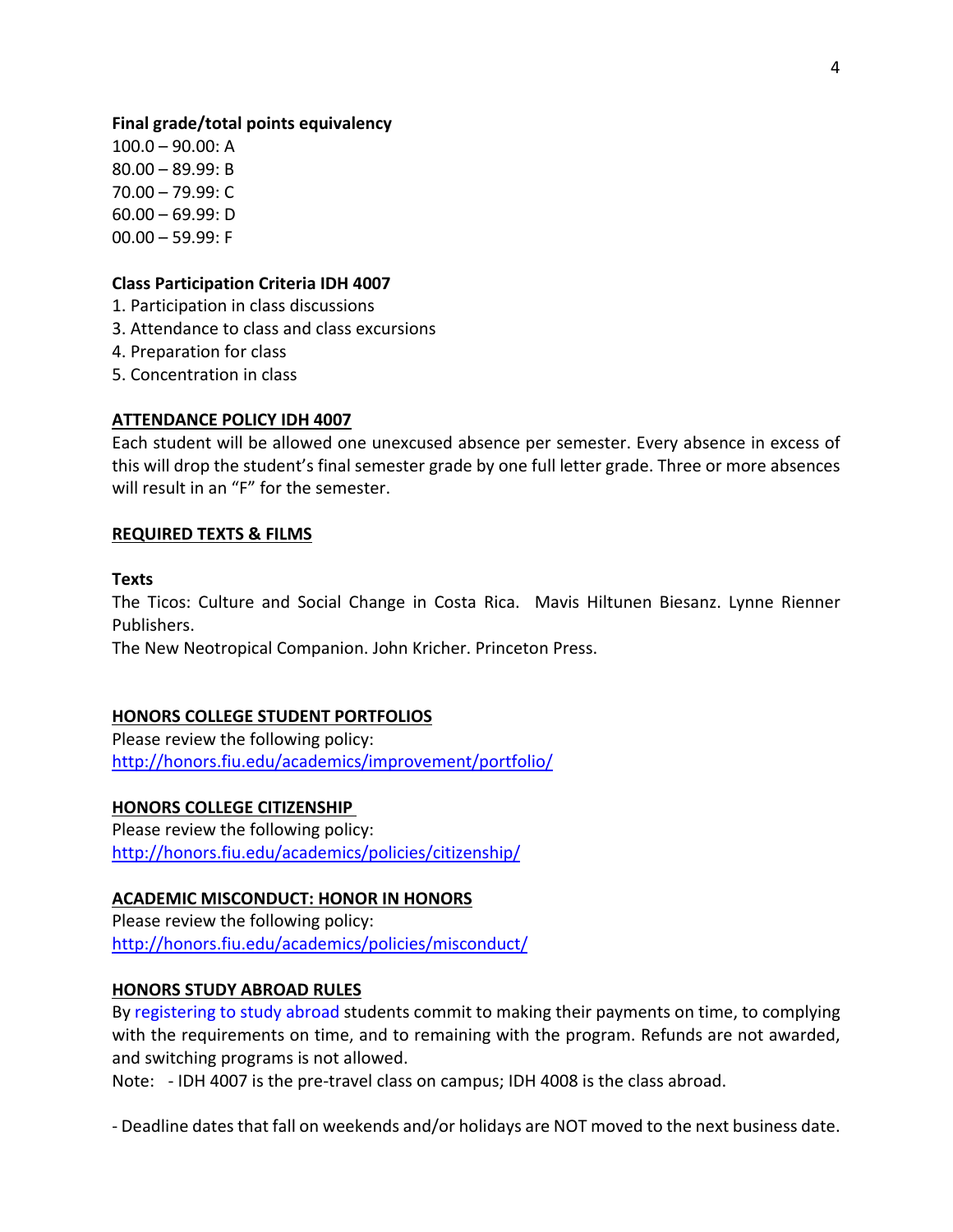Documentation:

*Before* securing their spot, students must (1) complete, initialize, and sign the Honors Study Abroad Contract, (2) apply online at [abroad.fiu.edu,](https://abroad.fiu.edu/index.cfm?FuseAction=Programs.AdvancedSearch) and (3) apply online at [https://honors.fiu.edu/studyabroad/applications.](https://honors.fiu.edu/studyabroad/applications) Their documentation will be subject to approval at registration.

Students must upload ALL Office of Education Abroad (OEA) required documentation to [abroad.fiu.edu](https://abroad.fiu.edu/index.cfm?FuseAction=Programs.AdvancedSearch) by NOVEMBER 19, 2021, 11:59PM. Students who fail to comply by then will not be allowed to participate in IDH 4007 and/or IDH 4008, or travel with the program. Refunds will NOT be awarded. Posted charges will not be removed

The documentation required by OEA includes the Medical Form, copy of valid passport, [Course](https://honors.fiu.edu/studyabroad/crf)  [Registration Form,](https://honors.fiu.edu/studyabroad/crf) and four questionnaires: 1) personal information form, 2) emergency contact form, 3) special needs form, and 4) financial information form.

The Medical Form is valid for only one year as of the date it is signed by a physician licensed in the United States and cannot expire before the end of the program.

Students are strongly encouraged to review vaccination requirements for countries they plan to visit, including against COVID-19. Failure to abide by vaccination requirements may prevent a student from entering a country and continuing participation in the Study Abroad program, in which case, refunds will NOT be awarded. FIU provides many vaccinations, including against COVID-19, for students on campus.

Passport must remain valid for at least 6 months after the last day of the program.

Should the student not have a valid passport by the deadline mentioned above, they must instead submit proof that the passport application/renewal process has been initiated and must replace it with a copy of their actual passport no later than APRIL 15, 2022. Students who fail to comply by then will not be allowed to participate in IDH 4008, or travel with the program. Refunds will NOT be awarded. Posted charges will not be removed

#### ONLY FOR STUDENTS WHO SECURE THEIR SPOT ON OR AFTER NOVEMBER 15, 2021:

The deadline to upload the required documentation will be extended until JANUARY 7, 2022, 11:59pm (before final DROP date). Students who fail to comply by then will not be allowed to participate in IDH 4008 or travel with the program Refunds will NOT be awarded. Posted charges will not be removed.

Students must clear any existing holds by DECEMBER 1, 2021, 11:59PM and again by APRIL 1, 2022, and are responsible for ensuring that they have no new holds before being enrolled in both IDH 4007\* and/or IDH 4008\*. Students who fail to comply by the deadlines will not be allowed to participate in the program. Refunds will NOT be awarded. Posted charges will not be removed.

\*Students with holds on their account cannot be enrolled for classes.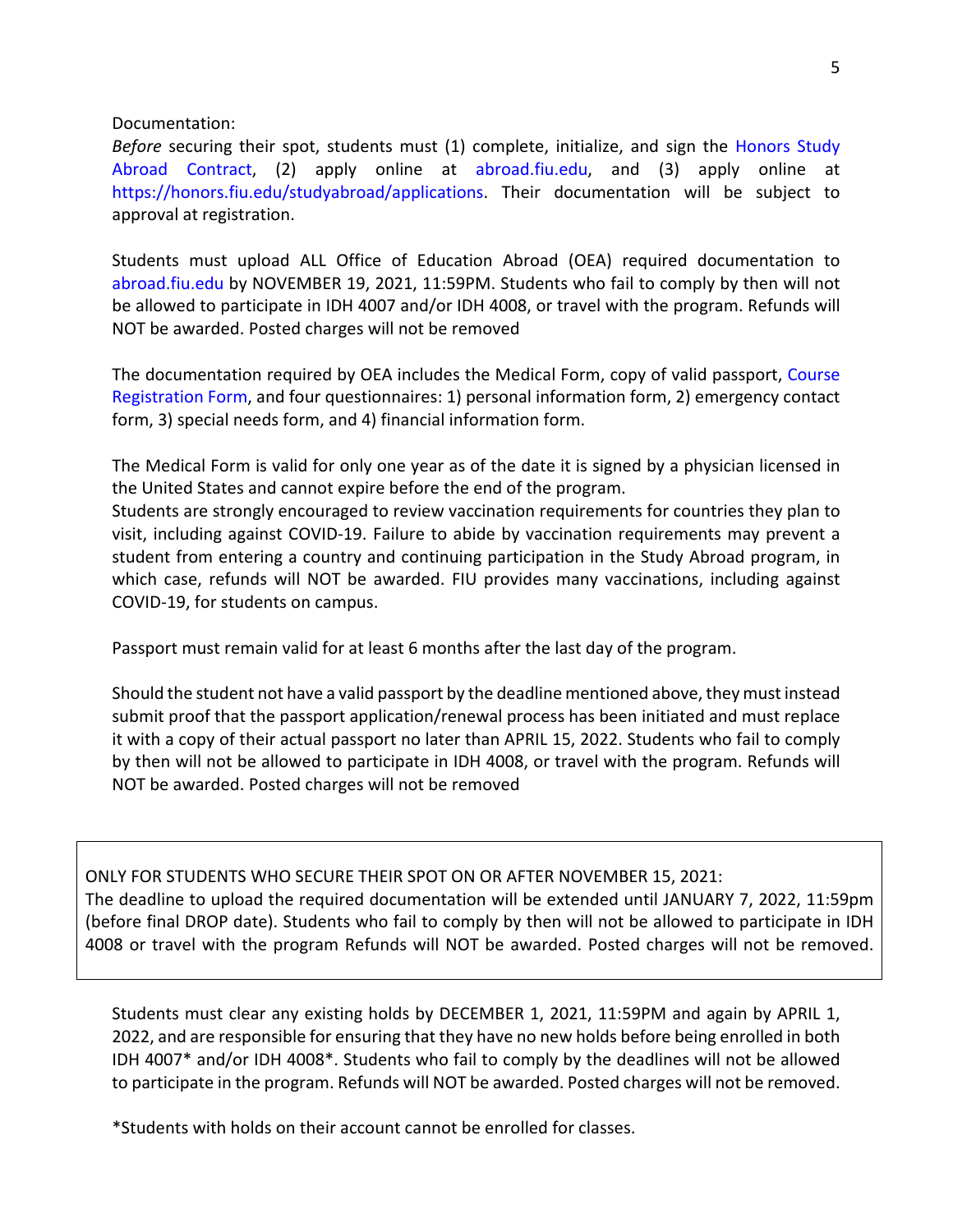While taking the IDH 4007 class, students will have to complete the online *mandatory* predeparture orientation on the study abroad application portal. Students must complete the session and associated quizzes, sign the paperwork, and upload it to their application at the [abroad.fiu.edu](https://abroad.fiu.edu/index.cfm?FuseAction=Programs.AdvancedSearch) portal by APRIL 1, 2022, 11:59pm.

## Physicality:

The faculty leader and/or support staff do not administer medical care or provide medication.

## Academics:

In order to participate in an Honors study abroad program, students must *maintain* a minimum cumulative FIU GPA of 3.2. Students who fail to comply will not be allowed to participate in IDH 4007 and/or IDH 4008, or travel with the program. Refunds will NOT be awarded. Posted charges will not be removed.

A minimum grade of C in IDH 4007 is required to be enrolled in IDH 4008, or travel with the program. Refunds will NOT be awarded if the student cannot be enrolled and posted charges will not be removed.

Behavior:

Students who have been sanctioned under the FIU Student Conduct and Honor Code [\(https://studentaffairs.fiu.edu/get-support/student-conduct-and-academic-integrity/student](https://studentaffairs.fiu.edu/get-support/student-conduct-and-academic-integrity/student-conduct-and-honor-code/index.php)[conduct-and-honor-code/index.php\)](https://studentaffairs.fiu.edu/get-support/student-conduct-and-academic-integrity/student-conduct-and-honor-code/index.php), which results in loss of privileges, and/or other sanctions that result in the student not being considered to be in good standing with the University (e.g., conduct probation), are not be eligible to participate in IDH 4008, or travel with the program. Refunds will NOT be awarded. Posted charges will not be removed.

Students found responsible for an Academic Misconduct Violation will be dismissed from the Honors College upon notification of findings and will not be allowed to participate in, or travel with the program. Refunds will NOT be awarded. Posted charges will not be removed.

Students studying abroad are expected to represent the Honors College and FIU honorably and maturely. The faculty director and/or staff are authorized to end the program early for students whose behavior becomes disruptive (and/or violates the FIU Student Conduct and Honor Code.) Payments:

Once students apply online, they must secure their spot with the Honors College with a blank, non-refundable \$500 cashier's check or money order (ONLY,) and all the required documentation.

Study abroad payments are *non-refundable* and are made in 3 installments. The OEA will post the charges on the students' accounts approximately 3 weeks before each payment deadline. Once the charges are posted, they cannot be removed.

Students who secure their spot *after* charges for an installment(s) have been posted will have the overdue payments added to the next deadline's charges.

Students are responsible to ensure with Student Financials that any payment made towards their study abroad program is indeed applied to that program.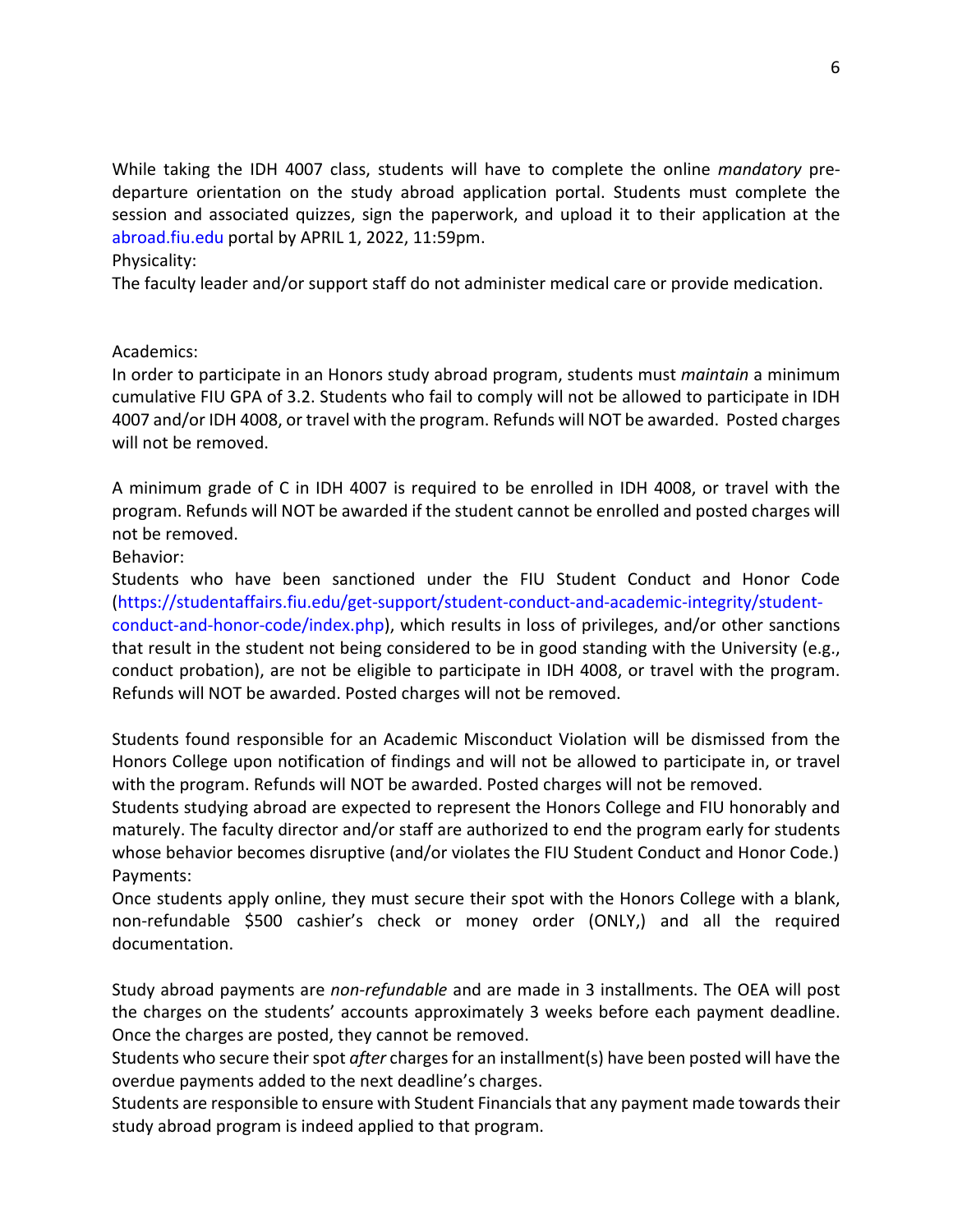Students who pay their program through a scholarship are still responsible for having the payments made on time and in their entirety. Therefore, it is the student's responsibility to contact Financial Aid to ensure compliance. If any delays are foreseen, it is the student's responsibility to notify the Honors College of the situation. If the scholarship will not cover the full amount due, it is the student's responsibility to pay the remaining balance. Students who fail to comply will not be allowed to participate in, or travel with the program. Refunds will NOT be awarded. Posted charges will not be removed.

Payments must be made no later than the deadline (December 1, 2021, January 3, 2022, and February 1, 2022) published at [https://honors.fiu.edu/studyabroad/payments.](https://honors.fiu.edu/studyabroad/payments) If students fail to make them on time, the university will apply a \$100.00 late fee to their account. Late fees cannot be removed.

After each payment deadline there is a one-week grace period, an *extended* deadline, when payments are still accepted. However, the late fee will still be applied, and students may get a hold on their accounts\*. If students fail to complete their payment within exactly that *one*-week grace period, and had not notified the Honors College in advance, they will be withdrawn from the program and will not be allowed to participate in IDH 4007 and/or IDH 4008, or travel with the program, depending on the time the payment was missed. Refunds will NOT be awarded. Posted charges and late fees will not be removed.

\*Students with holds on their accounts cannot be enrolled for classes.

FIU and the Honors College strongly discourage making big purchases, such as airline tickets, before the programs are confirmed by OEA. If canceled, FIU cannot refund these or any other expenses related to the programs not paid directly to FIU.

Switching, Withdrawals, and Cancellations:

Once students are registered, they are not allowed to switch programs. Students who still want to change programs will have to withdraw from the initial one, first, with no refunds. Then secure their spot in the new program, pay the \$500 deposit again, and complete all the new program's missing payments. Permission to apply for the second program is at the full discretion of the Honors College.

Withdrawal from a program will only be permitted for medical reasons. In order to request a medical withdrawal, students must provide appropriate medical documentation from a physician licensed in the United States. Otherwise, they will remain responsible for all charges.

Students that are dropped from a program for lack of payment, lack of documentation, or due to FIU Student Conduct and Honor Code sanctions, will still be responsible for the charges already posted to their account. That balance will still be due.

FIU and/or the Honors College reserve the right to cancel study abroad programs—the *only* case in which a refund *will* be made. The refund will cover the program's cost and the \$500 deposit. Late fees will not be refunded or removed. Students will be responsible for fees or losses incurred in cancelling or changing their airfare ticket and any other expenses not covered by the program fee. Consideration to purchase Trip Cancellation insurance coverage is recommended. Refunds for the \$195 OEA fee will be at OEA's discretion.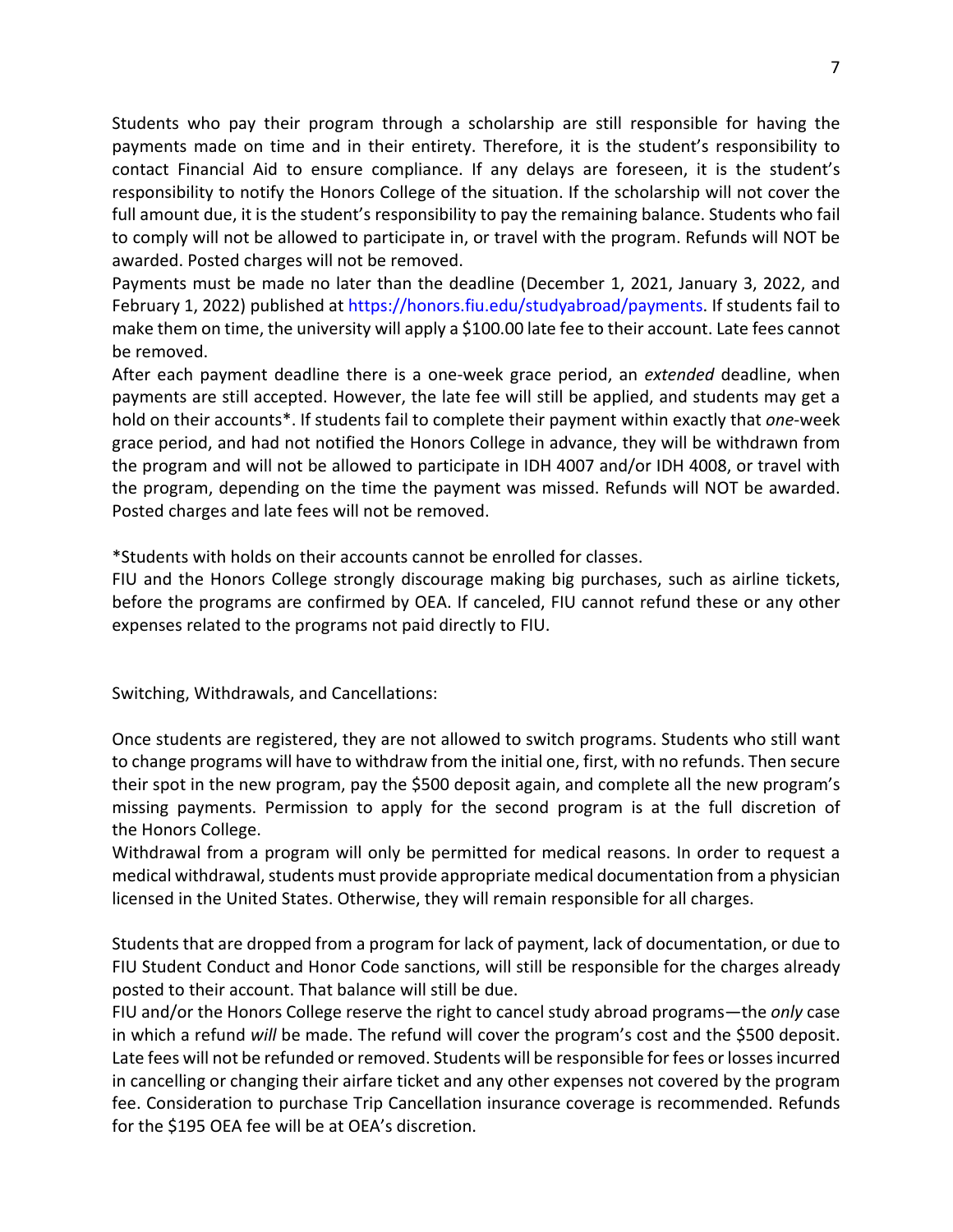By signing up to participate in a study abroad program, students are assuming all the above-mentioned responsibilities and are committing to comply with them without further notices.

## **Course Calendar**

**Jan 14, 2022.** Introductory Meeting. Costa Rica Trip Overview: Student Project Guidelines. Costa Rica Historical Facts and development of contemporary culture and society.

**Jan 21**. The Ticos. Chapter 1. The Land and The People. Discussion. Assign Lectures and Presentations for IDH 4007.

**Jan 28.** Why is Hot, Humid, and Rainy in the Tropics. The New Neotropical Companion. Chapter 2.

**Feb 4.** Ecology of Costa Rica. Life Zones, History of Conservation. Protected Areas System: Challenges and Opportunities. Sustainability and sustainable development.

Feb 11. The Realm of the Plants. The New Neotropical Companion, Chapter 4.

**Feb 18.** Tropical Intimacy: Mutualism and Coevolution. The New Neotropical Companion Chapter 10.

**Feb 25.** The Future of the Neotropics.

**Mar 11.** Tourism on the World, and Costa Rica. / Tourism modalities in Costa Rica: Ecotourism, Adventure, Community Rural Tourism, Agro-tourism. Program for Sustainable Tourism. The case of the Sustainable Tourism Certificate.

**Mar 18.** Video. Cracking the Golden Egg. Situation of the Tourism in the Pacific Coast. Costa Rica Marketing Strategy. Campaigns: Happiest Country of the World, Save the Americans, Essential Costa Rica.

**Mar 25.** Costa Rica Political Organization. Government. How the system works? History of Democracy.

Apr 1. Politics and Economy. State of the Nation Program

**Apr 8.** Neutral Carbon Strategy. Energy and Industry. Challenges and Opportunities.

**Apr 15.** Final Student Presentations and group discussion.